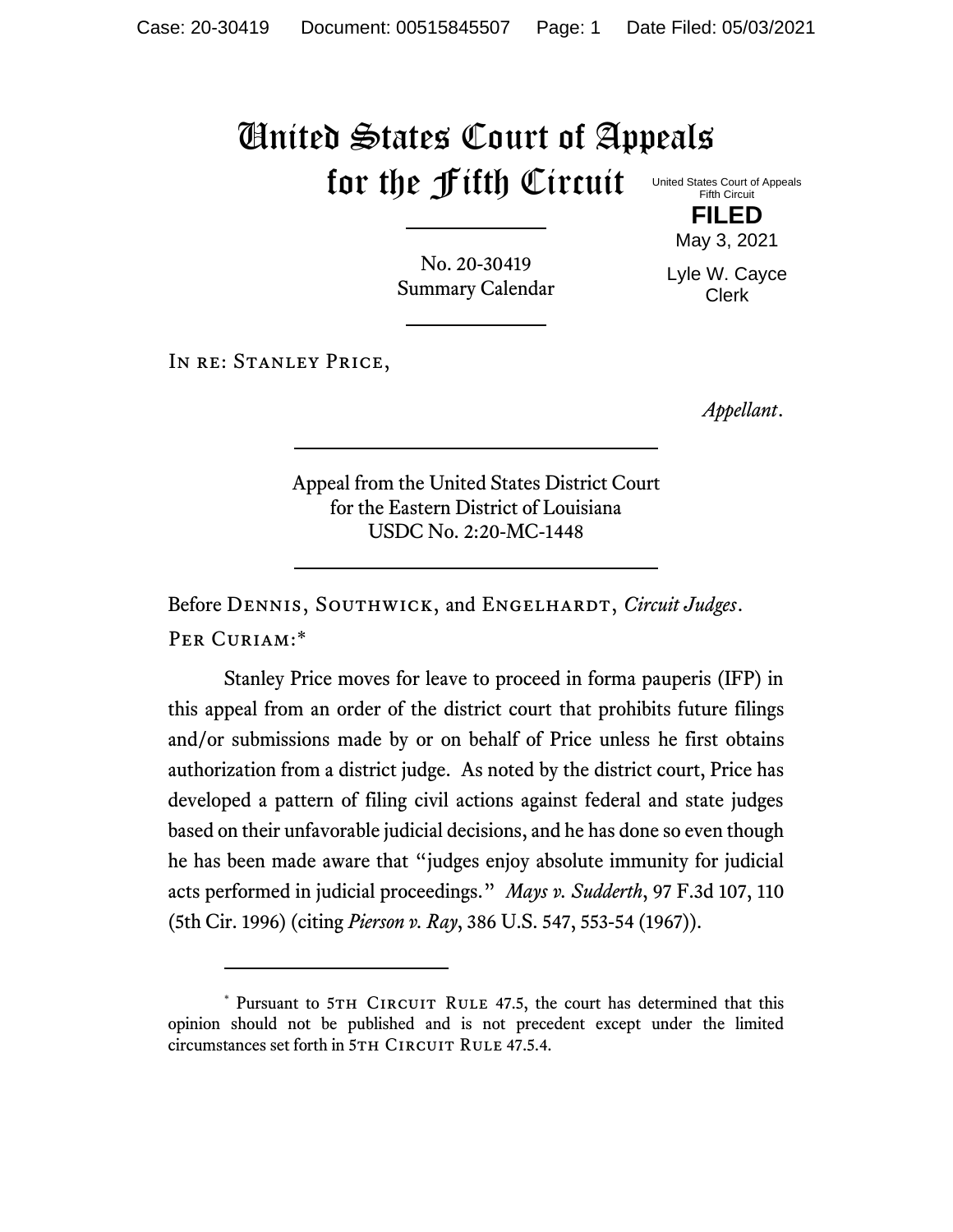## No. 20-30419

By moving to proceed IFP on appeal, Price has challenged the district court's certification that the appeal is not taken in good faith. *Baugh v. Taylor*, 117 F.3d 197, 202 (5th Cir. 1997). Our inquiry into whether the appeal is taken in good faith "is limited to whether the appeal involves legal points arguable on their merits (and therefore not frivolous)." *Howard v. King*, 707 F.2d 215, 220 (5th Cir. 1983) (internal quotation marks and citations omitted). If we uphold the district court's certification that the appeal is not taken in good faith, Price must pay the appellate filing fee or the appeal will be dismissed for want of prosecution. *See Baugh*, 117 F.3d at 202. Alternatively, "where the merits are so intertwined with the certification decision as to constitute the same issue," we may deny the IFP motion and dismiss the appeal sua sponte if it is frivolous. *Id.* at 202 & n.24; see 5TH Cir. R. 42.2.

Price contends that the filing restrictions infringe on his constitutional rights. We have recognized a constitutional right of access to the courts, *see Ryland v. Shapiro*, 708 F.2d 967, 971-73 (5th Cir. 1983). However, "[t]he right of access to the courts is neither absolute nor unconditional and there is no constitutional right of access to the courts to prosecute an action that is frivolous or malicious." *Baum v. Blue Moon Ventures, LLC*, 513 F.3d 181, 193 (5th Cir. 2008) (internal quotation marks and citation omitted). Further, we have determined that barring a litigant from filing future complaints without the consent of the court is an appropriate sanction for filing multiple meritless lawsuits. *See Balawajder v. Scott*, 160 F.3d 1066, 1067 (5th Cir. 1998).

Next, Price contends that the district judge who issued the instant sanction order is personally biased against him, and he argues that the judge has violated her oath of office because she has allowed judicial officials to violate his rights; further, he contends that the judge should recuse herself from hearing any cases involving him or his family. However, Price's assertions of judicial bias are seemingly based on the orders issued in the